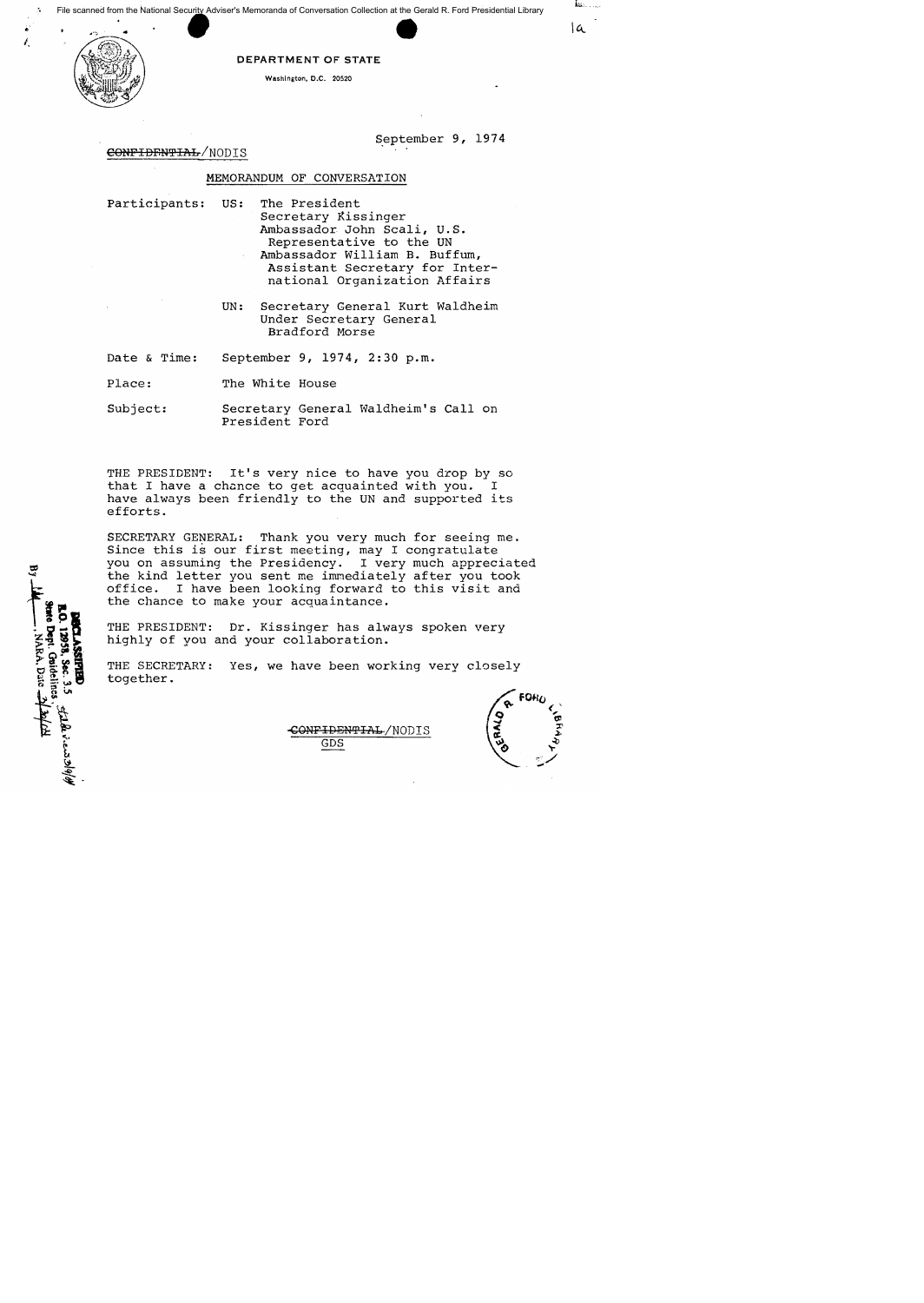CONFIDENTIAL/NODIS

**-2-**

THE PRESIDENT: It is so nice to see you, Brad (Morse). We had a long and pleasant relationship in the Congress even though we didn't always agree on everything.

•

"

L

MORSE: That's true, but I am glad that our disagreements never affected our relationship.

THE PRESIDENT: I recall one visit we had to Lowell, Massachusetts, and had to get to the Boston Airport 35 miles away so I could catch a flight to Detroit, and we only had about 20 minutes to do it.

MORSE: I recall that we had a police escort but even so we went 5 miles out of the way.

THE PRESIDENT: I was told afterward we were traveling at least a hundred miles an hour in some spots, and I certainly would have been scared if I had known it at the time.

MORSE: I decided we wouldn't tell you until we got on the plane.

THE PRESIDENT: 11m looking forward to coming to New York on the 18th.

SECRETARY GENERAL: I am grateful for your visit. I think it will give a push to the session. I am particularly happy you are coming because it will show the membership how much interest you take in the UN. I hope you can stay for lunch with me.

THE PRESIDENT: Yes, I would be honored to stay for lunch after the reception we will be giving following my speech.

SECRETARY GENERAL: I would plan to invite members of the Steering Committee and other leading personalities to lunch with you right after the reception.

THE PRESIDENT: I'll be pleased to join you. The last time I was in New York was not for an official UN function.

AMBASSADOR SCALI: That's right. That was for the UN Association dinner. You gave an excellent statement there.

L..".,

<del>CONPIDENTIAL</del>/NODIS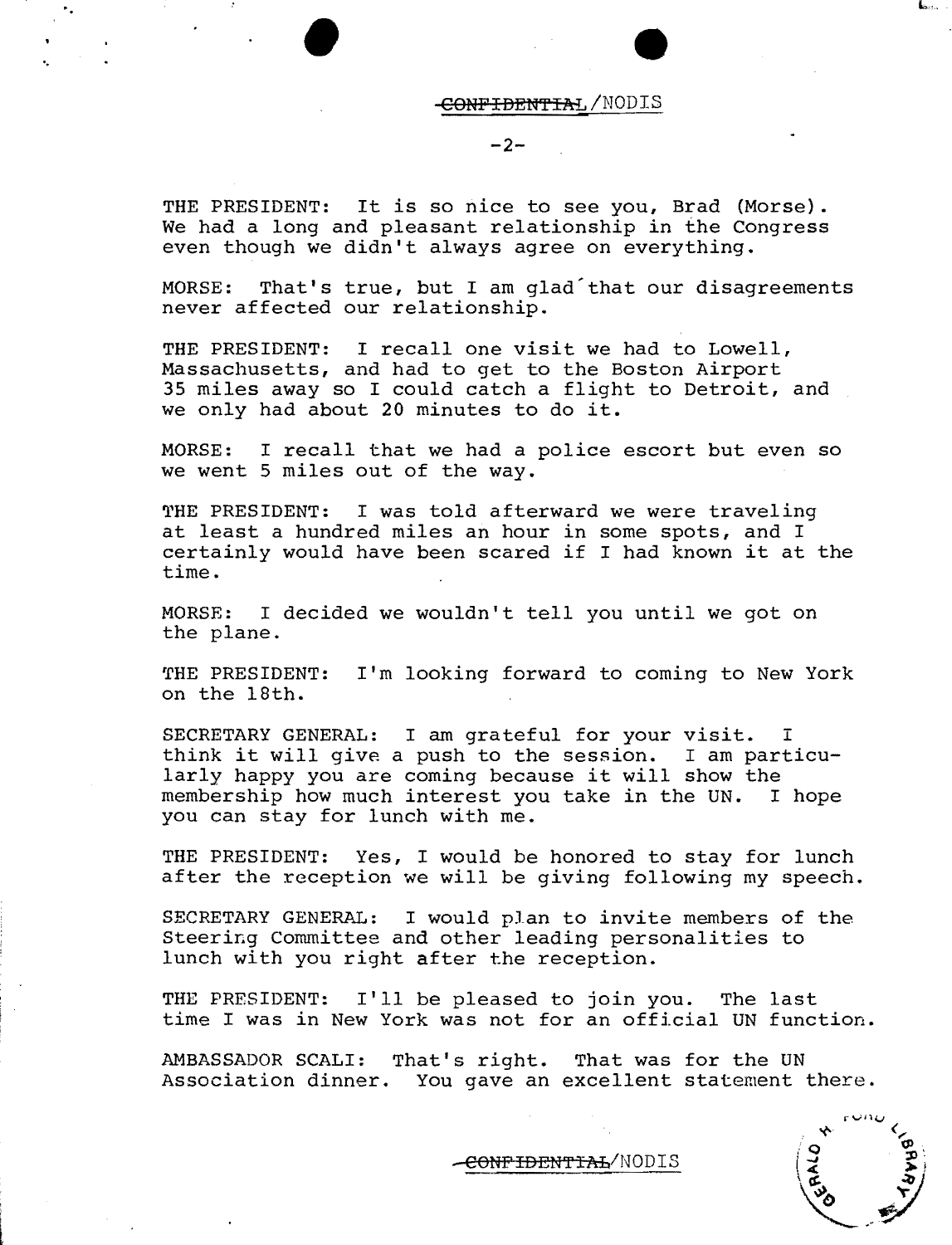#### <ONFIDENTIAL/NODIS

# $-3-$

'. •

THE PRESIDENT: I remember the evening. I was late getting there, having been delayed by a vote in the Senate. Well, Mr. Secretary General, do you have any problems at the UN?

SECRETARY GENERAL: We certainly do. However, I think our efforts are completely complementary to yours, and we have been working closely with Dr. Kissinger. I think the efforts we've been making are useful for the parties and for peace, and I look forward to continuing the same close cooperation.

THE PRESIDENT: I want to congratulate you, Mr. Secretary<br>General, on the fine iob you have iust done in Cyprus. I General, on the fine job you have just done in Cyprus. thought you moved into a very difficult situation extremely well in the face of intense jealousies and other difficulties between the Greeks and Turks.

SECRETARY GENERAL: Thank you for your kind words. I do think it was important to get the communal talks going because the Greeks do not want to go back to the Geneva Conference now, and I felt it was important to find some other way to prepare the ground for a resumption of negotiations in Geneva or some other forum. my opinion, any chance for the Soviet proposal of a big conference to succeed. Both Karamanlis and Mavros told me they had to accept it in principle but at the same time realized it wouldn't produce results, and told the Soviets they were only interested in a conference that would<br>involve serious negotiations. The Soviet Ambassador was involve serious negotiations. not happy when Mavros told him of their answer.

THE PRESIDENT: Once you start that kind of a negotiating process, it would never end and would undermine the more serious UN efforts with the two communities. I am glad the Greeks said no.

SECRETARY GENERAL: No, the Greeks really didn't take it seriously and recognized it as a propaganda proposal. Naturally the Soviets felt unhappy at being left out. Their conference idea had no chance from the beginning. The same is true of the three-man Security Council mission being discussed in New York right now, involving Indonesia, Peru and the Cameroons. I spoke to the Indonesian and Peruvian, and neither is very enthusiastic about it. I also spoke to Ambassador Iver Richard of the UK this Ý. morning, who is President of the Security Council, and  $\beta$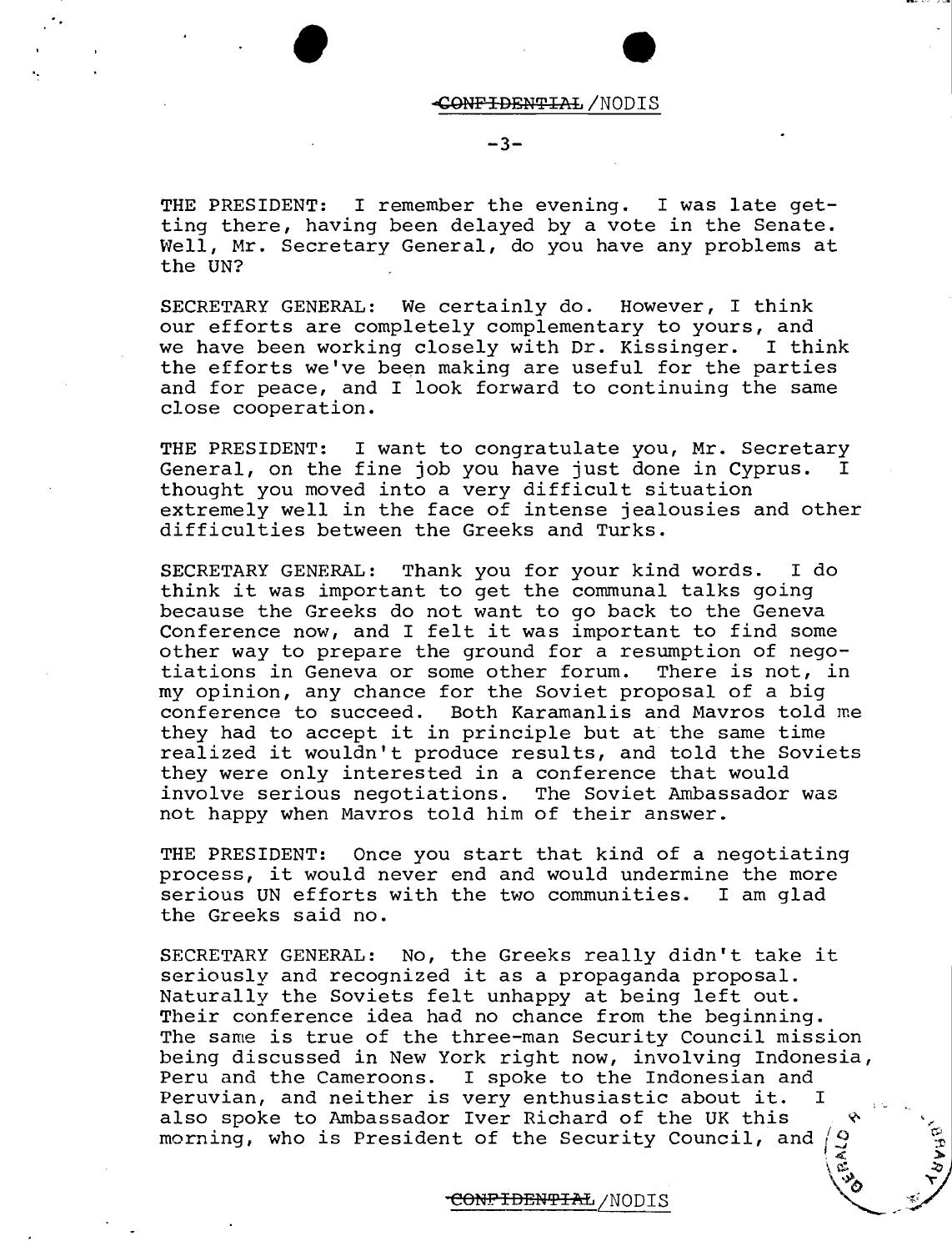

# • CONFIDENTIAL/NODIS

**-4-**

he considers the idea as more or less dead. I myself don't consider the mission necessary, since we know the facts. If Clerides and Denktash make progress, this offers a better chance to get a settlement than sending special fact-finding missions.

THE PRESIDENT: If Clerides and Denktash can reach a compromise, it should make it easier for Karamanlis and Ecevit to sit down together.

SECRETARY GENERAL: Denktash has very little freedom of action and must take his orders from Ecevit. I got a letter from him yesterday which I just wrote Dr. Kissinger Karamanlis had told me that before he goes back to Geneva the Turks must make some gesture of good-will such as permitting the return of the refugees and agreeing at least in principle to withdraw.

THE PRESIDENT: I wouldn't think the Greek Cypriots, who fled an area that is now completely under Turkish control, would want to go back since they would feel completely isolated.

SECRETARY GENERAL: The Turks want all of their people concentrated in one area.

THE SECRETARY: There is a concentration of Turkish Cypriots in the southeast corner of the Island near the UK sovereign base which is not under Turkish occupation.<br>They have driven the Greek Cypriots out of there. They They have driven the Greek Cypriots out of there. now want to get their own people back.

SECRETARY GENERAL: When I talked to Ecevit, he said he was ready to withdraw his forces in phases but not before negotiations begin. He also said he was ready to reduce Turkish troops by several thousand if Turks are permitted to return home. Karamanlis would not accept this because it would lead to the separation of the two communities. However, I think something between these two positions will come out of the process.

THE SECRETARY: If you look at the position taken by the Greeks and Turks a few weeks ago and compare it with where we are now, there has already been definite progress. The direction outlined by the Secretary General is the right way to go.

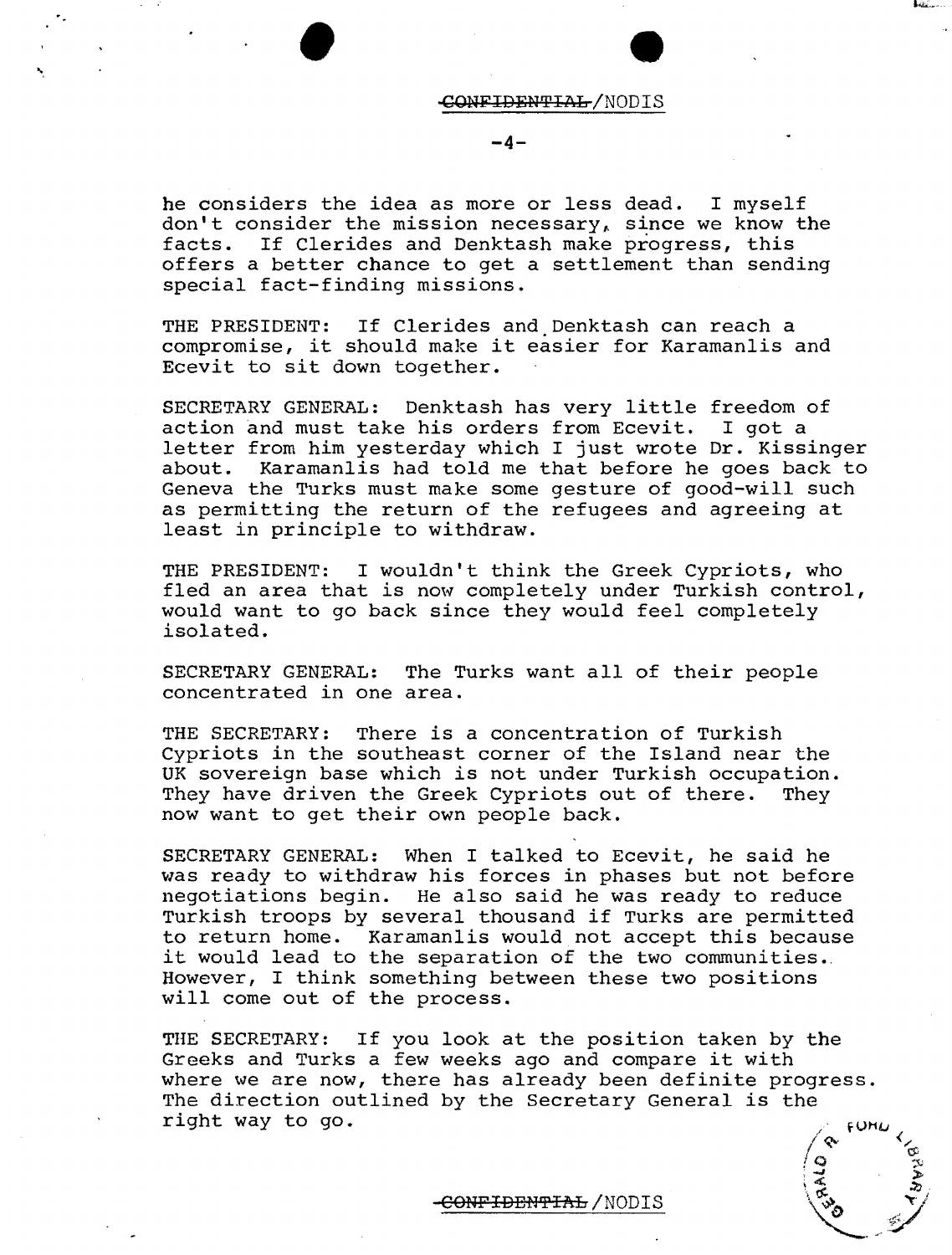• CONFIDENTIAL/NODIS

AMBASSADOR SCALI: The Secretary General was most helpful in getting these talks started and in diverting the Soviet proposal. We have been working ourselves this last week-end to assure that nothing is done to side-<br>track the Secretary General's initiative. We want to track the Secretary General's initiative. see results.

 $-5-$ 

SECRETARY GENERAL: I think that the Clerides-Denktash talks do offer the best prospects particularly now that the Turkish Government agrees the talks can move from humanitarian to political issues.

THE SECRETARY: I believe the Secretary General's mission<br>shows clearly how he and we work fruitfully together. We shows clearly how he and we work fruitfully together. keep each other informed on what we are doing, and have a happy relationship.

SECRETARY GENERAL: I am grateful for the information you recently provided me on the Middle East talks. I am recently provided me on the Middle East talks. watching the Secretary's efforts carefully.

THE SECRETARY: I would be happy to turn it over to the Secretary General.

THE PRESIDENT: I want you to know that I am happy -and believe the American people are, too -- with the role played by Ambassador Scali in New York.

SECRETARY GENERAL: We have very good relations.

THE PRESIDENT: He's doing a fine job.

SECRETARY GENERAL: Yes, that's right. For example, last night he just did another good job in handling a difficult TV interview.

THE PRESIDENT: What program was that?

AMBASSADOR SCALI: Buckley's "Firing Line".

SECRETARY GENERAL: Ambassador Scali defended the UN very nicely.

THE SECRETARY: I have to be a little suspicious because Buckley praised John in his recent book.

AMBASSADOR SCALI: He also praised you.



€ONFIDEN'i'IAL/NODIS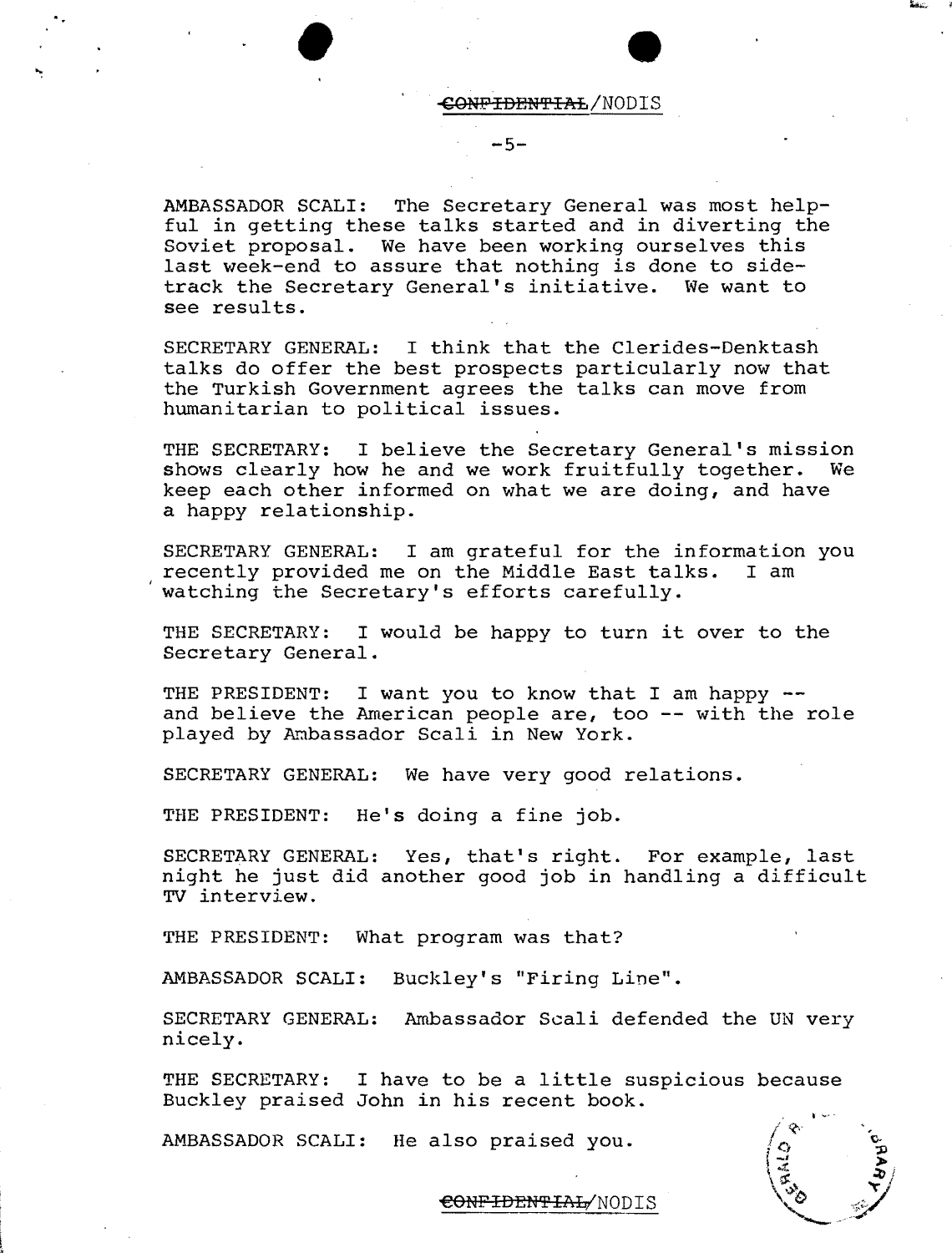<del>CONPIDENTIAL</del>/NODIS

 $-6-$ 

THE SECRETARY: Yes, but he handled it by saying he knows me and therefore doesn't think I meant what I said when I gave my speech to the Special Session in the spring.

THE PRESIDENT: I've been on his program and enjoyed that, although he does throw curves at you.

THE SECRETARY: It was a good move to put him on the U.S. Delegation last fall. He has more respect and understanding for the institution.

SECRETARY GENERAL: I'm also glad to have Brad Morse as the senior U.S. representative at the UN. We want to have closer relations with Congress, although this is difficult for us, and I know he can be helpful.

THE PRESIDENT: How long were you in the House, Brad?

MORSE: Eleven years.

•

THE PRESIDENT: I could use some support from you with some of your old friends on the Foreign Aid Bill. Doc Morgan is doing his best to help, but he seems to have lost his drive. There are six or eight liberal Democrats who are causing problems -- even guys like Gross are doing quite well. I called Morgan about a month ago, who saw Gross, and he was helpful.

THE SECRETARY: The Washington Post had a good editorial today.

THE PRESIDENT: I saw it, and it was good. Several Democrats are doing screwy things.

THE SECRETARY: They are cutting the aid level below a figure where it would do any good at all. The President has been working on this.

THE PRESIDENT: Yes, even Wayne Hays is being helpful.

MORSE: I'll be on the Hill tomorrow and I'll try to help. I'm still a U.S. citizen.

THE PRESIDENT: I know you have a group that you can work with.

<del>CONFIDENTIAL</del>/NODIS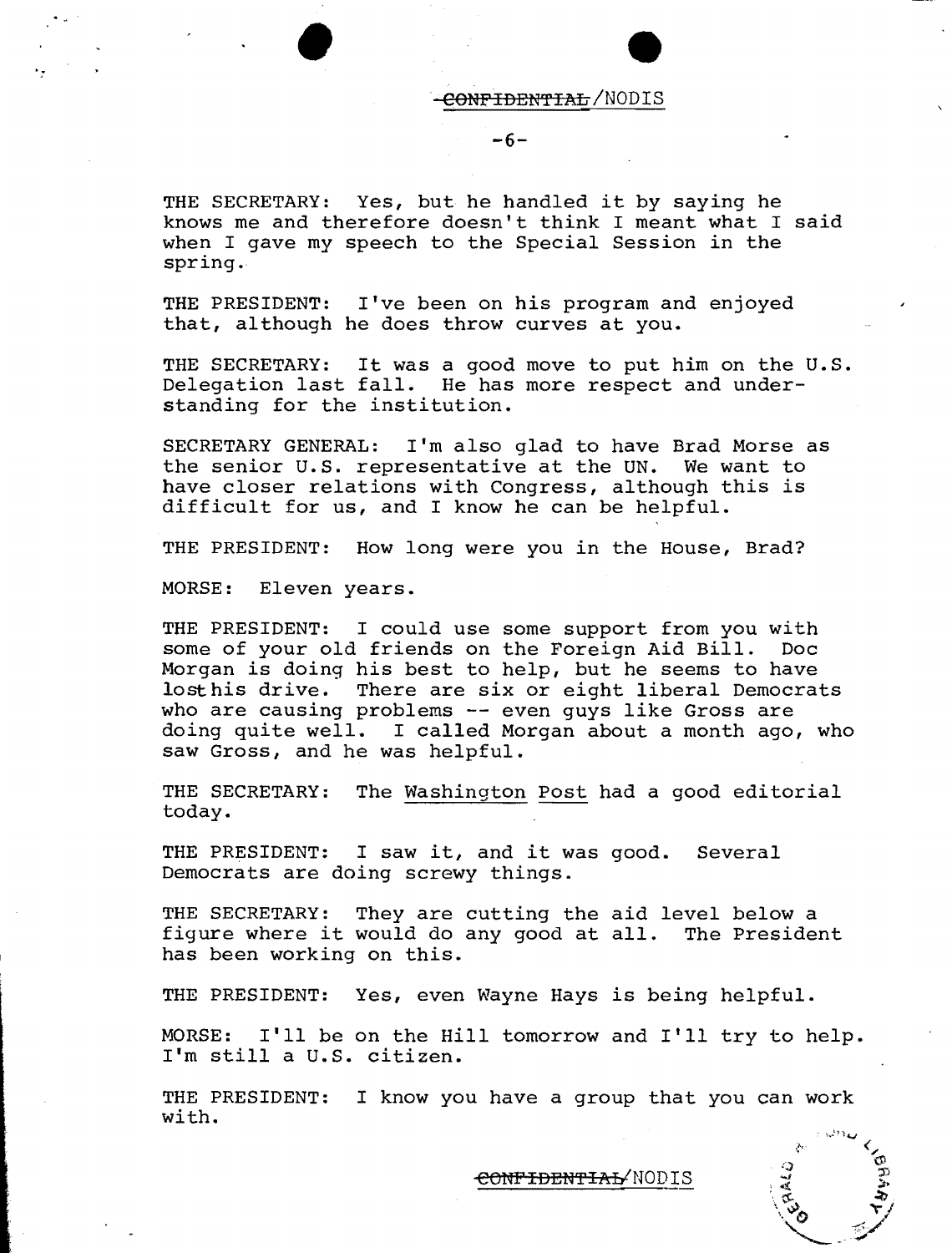$\overline{\text{COMF4DBWFTAL}}/\text{NODIS}$ 

 $-7-$ 

MORSE: I know exactly who you mean -- people like Fraser -- and I will do my best to be helpful.

AMBASSADOR SCALI: Fraser is a great UN supporter.

THE SECRETARY: Did you read that Fulbright was lecturing the Chinese about the UN? I couldn't believe it, but he told them they should have more faith in the UN.

SECRETARY GENERAL: They are so negative or at least passive -- they either abstain or don't participate in most big decisions.

AMBASSADOR SCALI: They see it primarily as a forum for blocking the Soviets.

SECRETARY GENERAL: We expected useful participation from them, but the opposite has been the case.

MORSE: I believe they will change.

•

THE SECRETARY: I agree with Ambassador Scali. Their main objective is to block the Soviets. If they were to play a more active role, they would have to act as leaders of the Third World and therefore be in opposition to us, so I'm not sure it would be a good thing to have them more active. They are so sensitive about their relations wit They are so sensitive about their relations with the Russians. At dinner in New York with Huang Hua we were getting along fine until I spoke to Gromyko, and he wouldn't talk to me again that evening.

SECRETARY GENERAL: I had a similar experience. I invited the Soviets first to a dinner and my invitation to the same dinner to the Chinese didn't arrive until the following week. I learned later that they declined because the Soviets had been invited first. There is tremendous jealousy there.

THE PRESIDENT: Do you think there will be any trouble because of the picture showing me and Dobrynin eating hot dogs?

THE SECRETARY: Yes, there will. They are very sensitive about this.

THE PRESIDENT: I have done something for them. I threw in a few sentences in my Chicago speech saying I admired  $_{6}$ OH<sub>D</sub> Chinese youth.  $\sqrt{x}$ 

CONFIDENTIAL-/NODIS

 $\circ$  :  $\tau$ 

 $\sum_{i=1}^n$  $z_{0}$  : ~j "c /'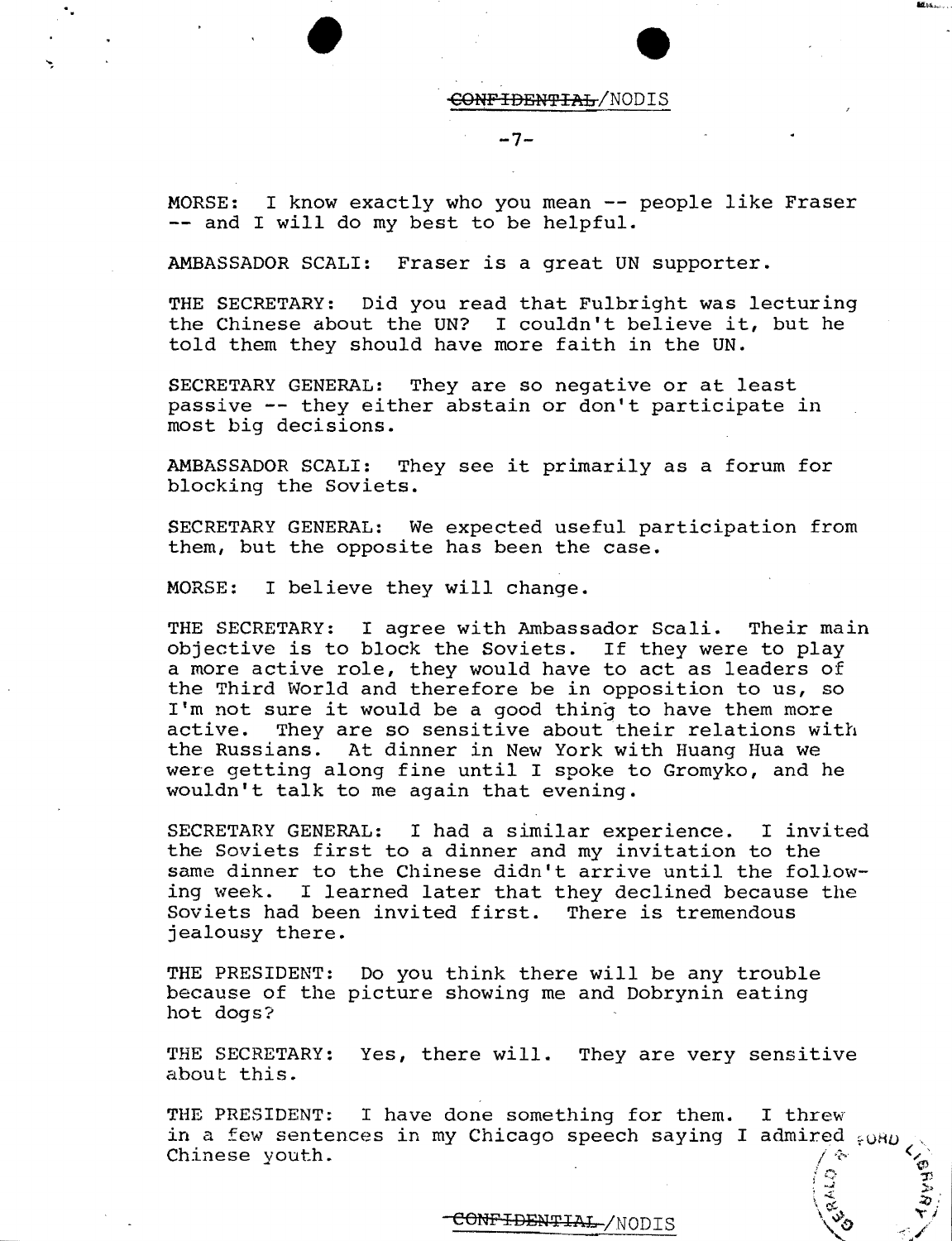#### <del>CONFIDENTIAL</del>/NODIS

#### -8-

THE SECRETARY: I know. Dobrynin complained to me just one hour after you gave the speech and wanted to know what you found admirable in Chinese youth. I told him I didn't know.

THE PRESIDENT: I only gave them three sentences.

'; •

**CRO** 

AMBASSADOR SCALI: But remember, there haven't been any pictures of the Chinese eating 'hot dogs with you.

THE PRESIDENT: Will they exploit that? Kissinger warned me against it.

THE SECRETARY: It's not a bad thing to have them worried a little bit.

THE PRESIDENT: If that's the only worry we give them, they're well off.

SECRETARY GENERAL: I notice that while they attack the Soviet Union bitterly they are rather tolerant of the United States.

THE SECRETARY: When one of our members on the Congressional delegation in Peking asked why they always attack us and the Soviets together, the answer was, interestingly enough, that the attacks against us are much less intense than those against the Soviets, and that is true.

AMBASSADOR SCALI: Mr. President, we go out of our way to tell the Chinese approximately what we plan to do so there are no great shocks. There seems, in fact, to be a feeling of trust which was begun by the Secretary in his relations with them.

THE SECRETARY: One interesting thing is that when the Chinese give their word, they keep it.

THE PRESIDENT: Hale Boggs and I met Huang Hua in China in 1972. He seemed a bright and charming man who is a chain-smoker. In the two or three hours we were together he never stopped smoking.



<del>CONFIDENTIAL</del>/NODIS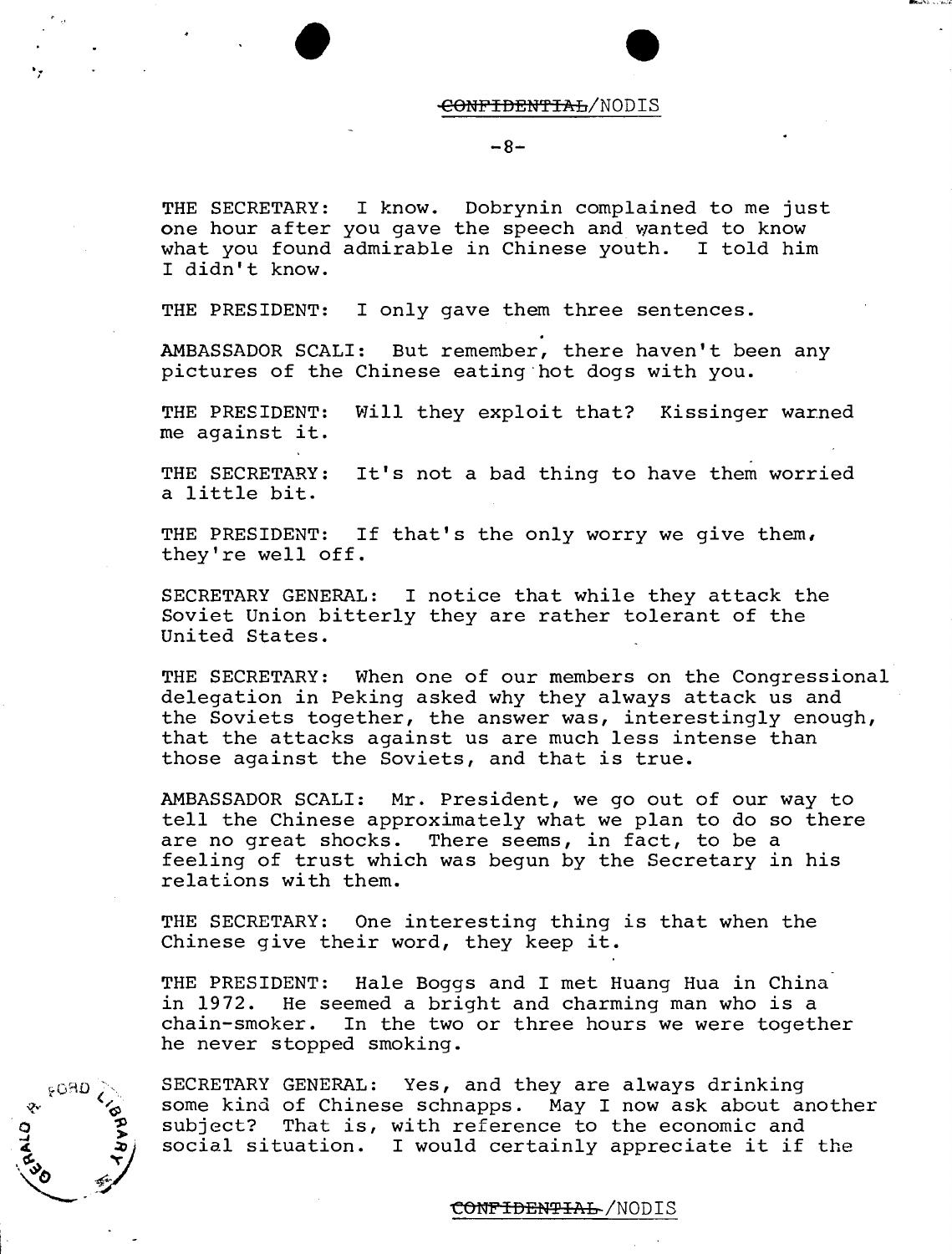

Print, 1988

#### $-9-$

United States could help in establishing the emergency<br>operation which the last Special GA asked me to do. A operation which the last Special GA asked me to do. number of others are waiting to see what the U.S. will contribute either in money. food or otherwise. The contribute either in money, food or otherwise. European Community has promised 500 million dollars if others will contribute.

THE SECRETARY: By the time the President goes to New York, I believe we will have an answer on food assistance.

THE PRESIDENT: I will be discussing this with Secretary Kissinger. I know the deep concern you have and will be working with the Secretary on the problem. However, I don't think we are at the point yet to make a specific commitment, although you can be sure we are very sympathetic.

SECRETARY GENERAL: Some gesture would be helpful. I do not think the general world picture is as bad as the press often describes. There has been progress in Africa with the Portuguese moves, and I hope there will be progress in the Middle East before we face the question later this fall on extending the mandates of the peacekeeping forces. I don't suppose the Geneva Conference on the Middle East can reconvene before the end of the year.

THE SECRETARY: No. But we can make progress before the Conference resumes, and that is the important thing so there will not be a collision there between the Arabs and Israelis. If we make progress outside, then we can calIon the conference to ratify it.

SECRETARY GENERAL: I agree. No conference should be convened which would just fail.

THE PRESIDENT: I believe that to have an unsuccessful meeting would be catastrophic.

SECRETARY GENERAL: I agree. We are having some problems with the Syrians. Under Secretary General Guyer is in Damascus now talking with them about the relationship between UNDOF and the demilitarized zone.

THE SECRETARY: I believe the Syrians will probably agree to an extension of the UNDOF mandate next fall but only 48 hours ahead of the deadline, so I don't think we should

 $\frac{1}{4}$  ...  $\frac{1}{4}$  $\mathscr{E}_{\delta}$  :  $\mathscr{E}$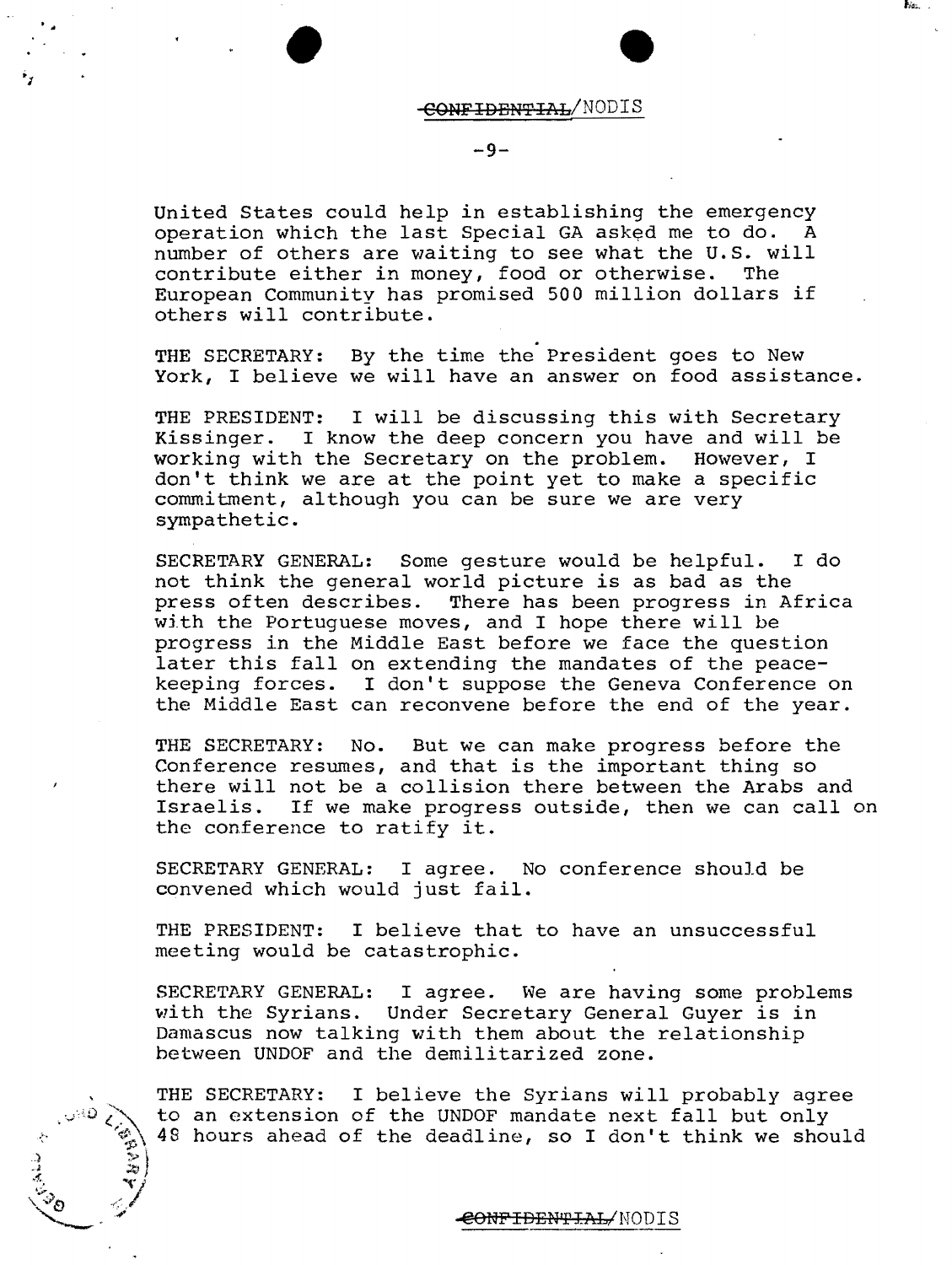# , , • • <del>CONFIDENTIAL</del> /NODIS

## -10-

be in a hurry to ask them about that. The important thing is to get the Egyptians first and then the Syrians. They never make a concession until five minutes before midnight. If progress is made in the talks, they will want to be a part of it. Then if we say they can be a part only by extending UNDOF, it is likely to be o.k.. I think we can barely make it in November. However, next June is going to be a nightmare. That will be the makeor-break situation.

SECRETARY GENERAL (on taking leave): Will Mrs. Ford be joining you in New York?

THE PRESIDENT: I have not spoken about it to her yet. If she is not otherwise engaged, I think she might like to come up.

SECRETARY GENERAL: If she does, I know my wife would be pleased to give a lunch in her honor at our residence.

THE PRESIDENT: Thank you very much. I will let you know.

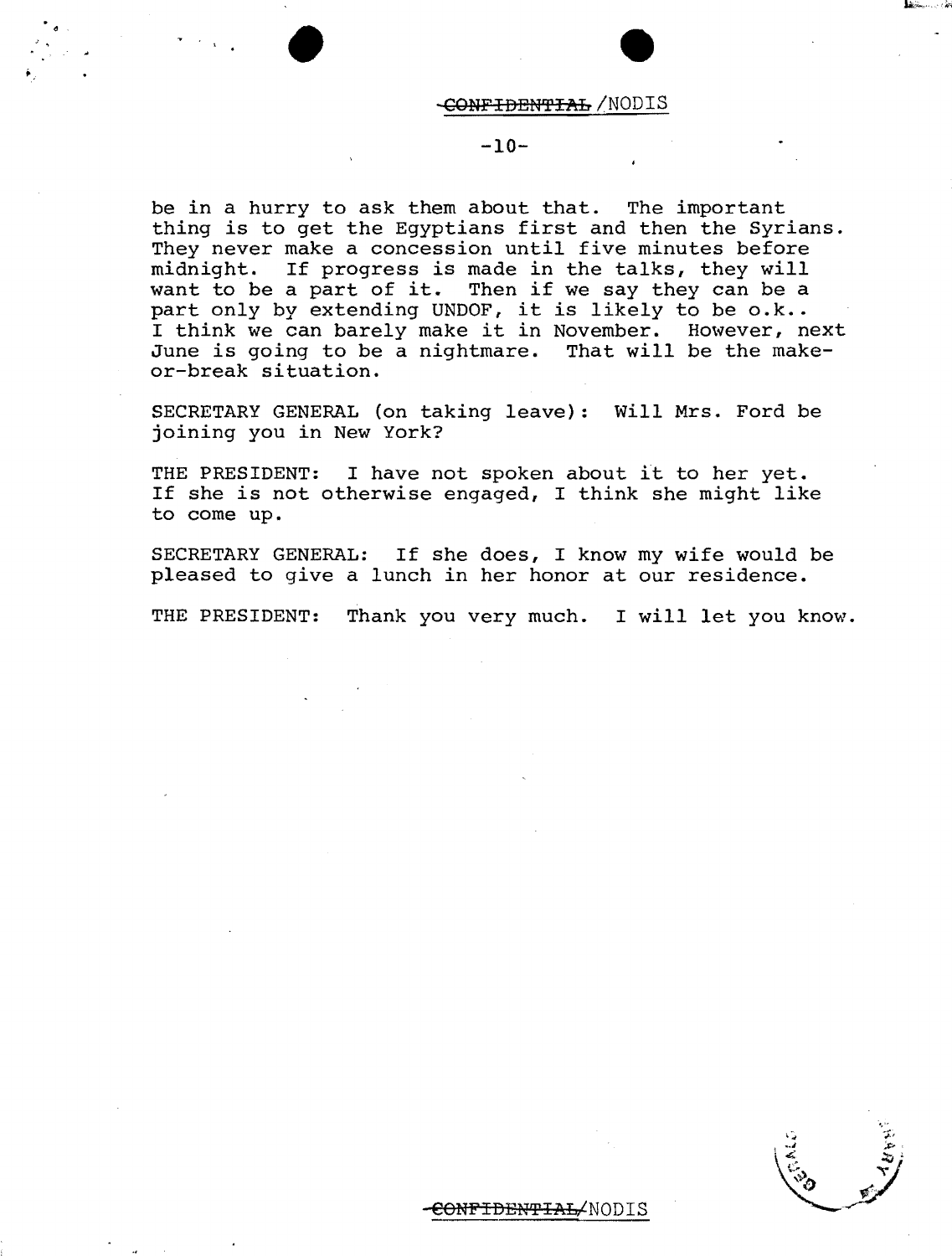

١n

DEPARTMENT OF STATE

Washington, D.C. 20520



September 10, 1974

#### CONFIDENTIAL/NODIS

MEMORANDUM FOR LIEUTENANT GENERAL BRENT SCOWCROFT THE WHITE HOUSE

UN Secretary General Waldheim's Call Subject: on President Ford, September 9, 1974

Attached is a Memorandum of Conversation covering UN Secretary General Waldheim's call or President Ford on September 9

Spr  $n$ tive  $\bar{s}$ retary

Attachment:

Memorandum of Conversation

DECLASSIFIED E.O. 12958, Sec. 3.5 State Dept. Guidelines By  $M_1$ , NARA, Dete 3

CONFIDENTIAL/NODIS